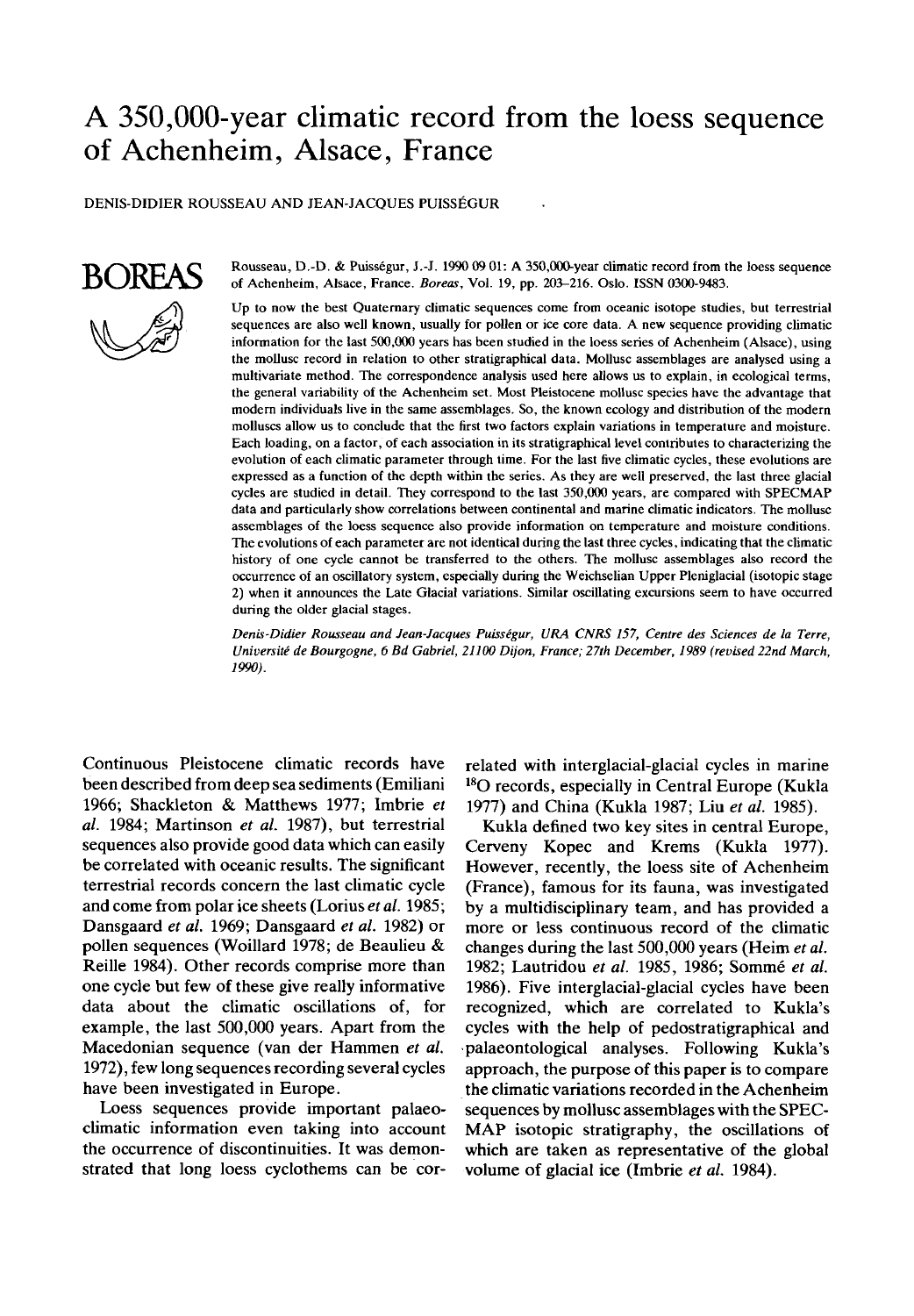### The complete Achenheim sequence

Achenheim is located in Alsace (France) in the Rhine graben, at 48°35'N-7°38'E and 170 m above sea level (Fig. 1). The ancient Hurst and Sundhauser quarries provide sections where a succession of different sedimentary environments has been recognized from the bottom to the top (Fig. 2): Rhine alluvial sandy deposits, Vosges alluvial sandy deposits with yellow 'canary' sandy loam, old loess deposits - lower, middle and upper - and a younger loess. The loess deposits, following the nomenclature of Schumacher (1914) and Wernert (1957) start at the bottom with a pedocomplex, mostly with an interglacial soil (Bt horizon), and continue upwards into typical carbonate loess.

The stratigraphy of each cycle, previously described by Heim *et al.* (1984), can be summarized as follows (Fig. 2).

*Fluviatile terrace formation.* - From bottom to top (Fig. 2). Grey sands ('sables rhénans') with loamy-clayey layers, some metres thick. Crossbedded red sands ('sables vosgiens'), 2-3 m thick; in the lower part cross-bedded and cryoturbated red sands and grey loams  $(2 \, \text{m})$ , at the top with large cryoturbations. Greyish or yellowish loam (1-2m thick) with iron beds and Fe-Mn concretions and with big flat calcareous concretions at the bottom. **A** yellow loam (1-2 m thick) with big rounded calcareous concretions ('limon jaune canari'). Finally, a 1-4 m thick sandy clayey loam, reddish brown with polyhedral structure ('Limon rouge de plateau').

The grey sands (top only visible) and red sands constitute the upper part of the fluviatile sediment. The material originates in both the Vosges mountains and the river Rhine but becomes purely Vosgian at the top (the red sands). In the past, these fluviatile deposits were related to a warm temperate phase, but the malacofauna indicates cold conditions (as described later). Cryoturbated red sands, grey loams and also the overlying red sands correspond to pleniglacial conditions (a malacofauna with *Columella columella)* which later became less severe as indicated by the loess-like upper loams, especially the 'canari' loam (Puisségur 1978).

At the top, the reddish ('limon rouge de plateau') mud was traditionally attributed to the Mindel-Riss interglacial. Remains of *Citellus* cf.



*Fig. 1.* Map of Western Europe with the location of Achenheim, Cerveny Kopec and Krems in the loess belt. Achenheim had a **privileged position near the 'corridor', surrounded by the Alpine and Scandinavian glaciers, and the more open plain of Western Europe. a, loess;** b, **last maximum glacial advance; c, overall maximum glacial advance.**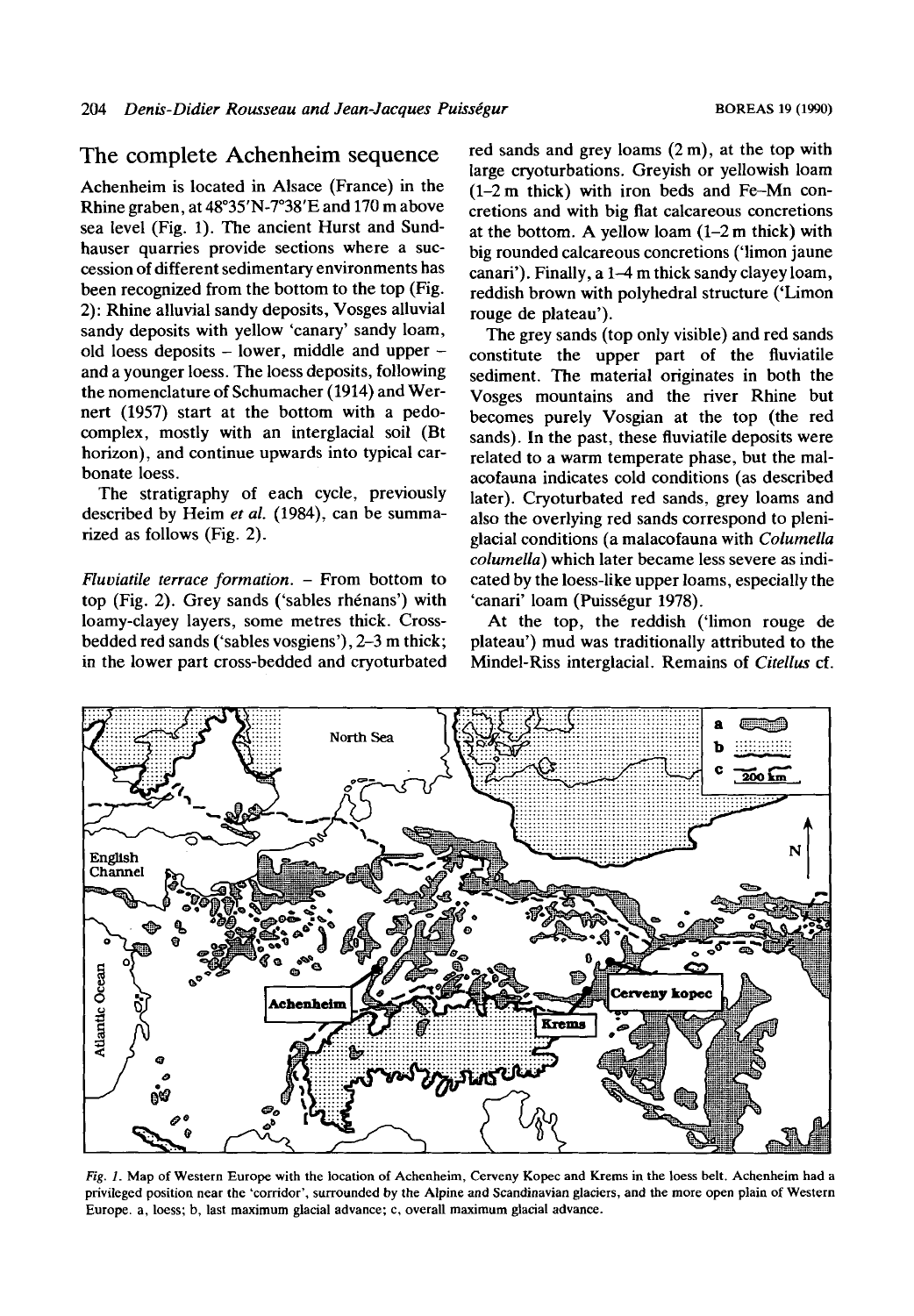

*Fig.* 2. Local pedosedimentary units with sedimentological interpretation. **1,** loess; 2, pellet sands (stratified deposits); 3, humic soils; **4,** Bt (interglacial) soil horizon; 5, colluvium; 6, fluviatile sands; 7, sandy layered loam. Arrows indicate discontinuities recognized in the field, the large ones being of notable stratigraphical value and taken into account in the time calibration of the sequence.

*dietrichi* with other micromammals *(Aruicola* cf. *mosbachensis, Microtus arualis, M. ratticeps, M. gregalis, Sorex* cf. *araneus),* discovered in the lower part of the red sands were considered Mindel in age (Chaline & Thévenin 1972).

*Lower Older Loess.* - From bottom to top (Fig. 2). The lower part of the sequence is not observable but has been described by Schumacher (1914) and Wernert (1957). Noticeable first are slope deposits with alternating loamy, sandy, clayey and gravelly layers reworked from the terrace formations. Above follows a brownish clayey calcareous loam  $(1.5 \text{ m}$  thick) which is the first appearance of typical loess at Achenheim.

*Middle Older Loess.* – From bottom to top (Fig. 2). The pedocomplex 'Achenheim **111':** a humic soil complex (very dark brown clayey loam with charcoal and a non-calcareous mottled (iron) horizon. Brownish pellet sands (1.4 m thick). **A**  brownish loam, less and less sandy in the upper part and slightly stratified (1.9 m thick). A brownish loess, with pseudornycelia and big calcareous concretions, and then a yellowish loess (4m thick).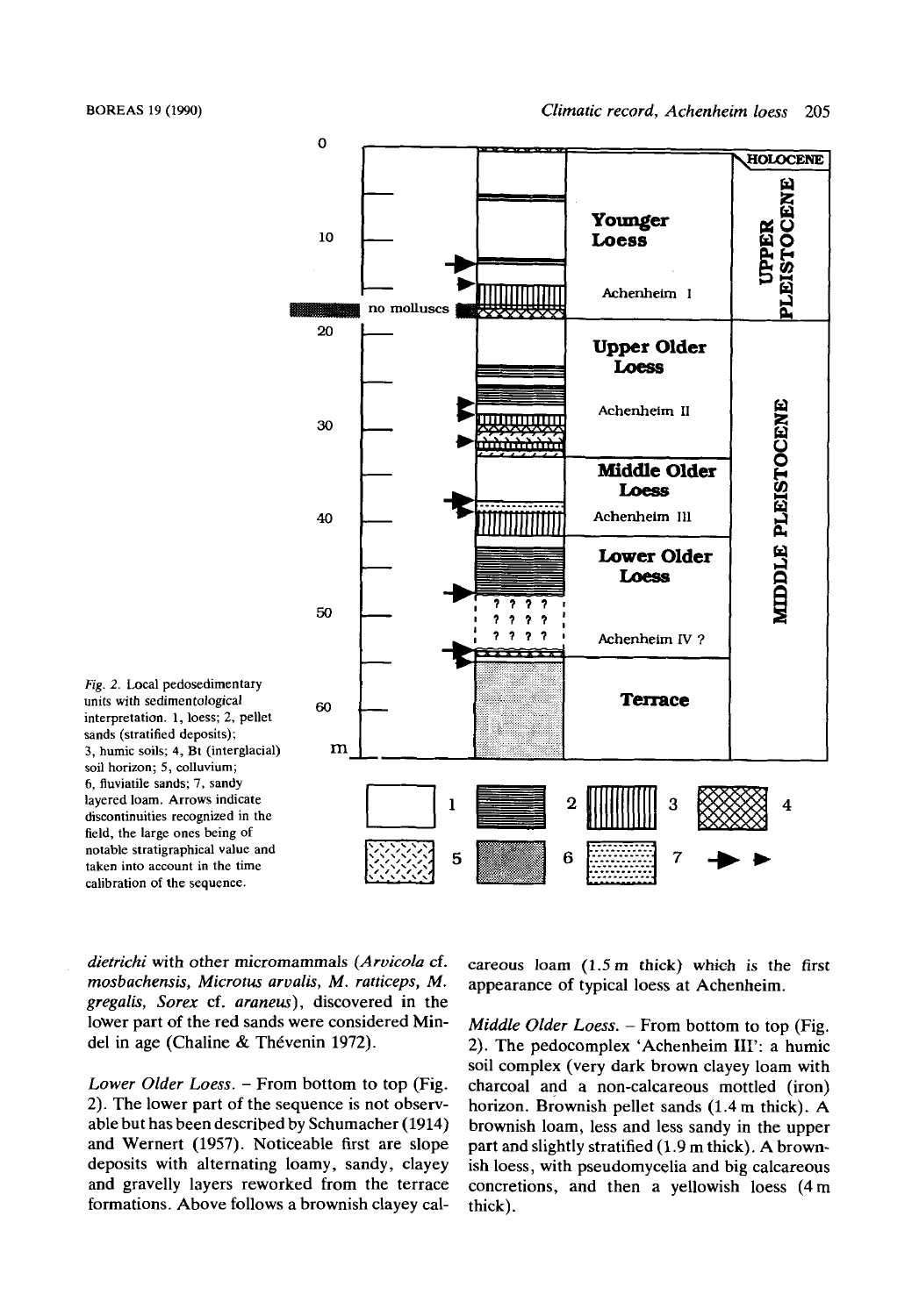The soil complex seems apparently simple and different in facies from the Achenheim I and **I1** pedocomplexes. Pollen and mollusc contents indicate a climatic interglacial-early glacial evolution and determine breaks in the stratigraphy. The stratified sandy loams were deposited in an open pine forest environment with alternating humidity and dryness. Cryoturbations have not been observed, but an unconformity below the sands is recognized.

*Upper Older Loess.* – From bottom to top (Fig. 2). Pedocomplex 'Achenheim **11'** 4 m thick: colluvium with black forest soil, a reddish brown loamy-clayey horizon (Bt horizon) and a humic brownish loam with crotovines. Little greenish loess (1 m thick). Stratified brownish loamy sands (3m thick) with sporadic lenses of gravel and pebbles having eroded into the lower layers (pellet sands). A 1 m thick loess. Loamy stratified sediments (2 m thick) with syngenetic frost wedges. Above this is a 5 m thick yellowish and yellow-brown loess, very calcareous (pseudomycelia), with cryoturbated horizons, a pseudo-gley at the top and large loess dolls.

The Upper Older Loess corresponds to an interglacial-glacial cycle, with a thickness comparable to that of the last cycle (max. 12 m) and similar facies of the soil complex and loess, the latter also being divided into two units. The stratigraphic system nevertheless seems related more closely to that of loess of Central Europe. No major unconformity has been recognized in this sequence.

*The Younger Loess.* - From bottom to top (Fig. 2). Pedocomplex 'Achenheim **1':** colluvium, a reddish brown clayey loamy horizon, non-calcareous, with prismatic structure and coatings, irregularly preserved, corresponding to a Bt horizon (brown podzolic soil). Above a thick dark brown clayey loam complex ('grand lehm') up to 5 m thick and including a black forest soil (0.4 m thick) overlain by several humic horizons. Pellet sands, having been eroded into the underlying 'Grand lehm'. Several yellowish or brownish grey loess horizons (8 m thick) with a frost-crack level and a stratified loam at the top  $(0.20 \text{ m} \text{ thick})$ . The last loess, 'the cover loess'  $(3-4 \text{ m thick})$ , consists of typical yellowish loess with more brownish layers separated by small frost wedges; its bottom is characterized by a cryoturbated horizon, with small frost wedges  $(0.2-0.3 \text{ m} \text{ deep})$ ,

assimilated to the Kesselt horizon, brownish cryoturbated soil (diagnostic horizon of western European stratigraphy) (Gullentops 1954).

The Younger Loess shows the typical stratigraphy of the Upper Pleistocene (Eemian-Weichselian). The pedocomplex 'Achenheim I' can easily be correlated with the same pedostratigraphic unit of the other loess areas (Warneton Soil complex - Rocourt Soil in Belgium and Northern France; Humic soils - Elbeuf I soil in Normandy; Stillfried A in Austria). The molluscs and the pollen content of the dark brown complex suggest an early Weichselian age of the deposit, with oscillating climatic conditions.

The overlying loess represents the whole Weichselian Pleniglacial, clearly divided into two main units by the cryoturbated horizon (Kesselt horizon), which follows after a short warm interval (according to soil and mollusc fauna) and precedes the regular deposition of the Upper Pleniglacial Cover Loess deposited during the last glacial maximum. By its morphostratigraphic characteristics and its facies, this cryoturbated horizon corresponds to the same type of level defined at Kesselt (Belgium) (Gullentops 1954) and observed in the same stratigraphic conditions over great distances in Belgium and northern France (Sommé 1977; Lautridou 1985). Its occurrence in the loess of Alsace confirms the stratigraphic importance of this level in the Weichselian Pleniglacial. Once more, the unconformity at the base of the loess deposits corresponds to a great erosional hiatus which is common in all the Lower Pleniglacial of the northwest European stratigraphy (Paepe & Sommé 1970; Paepe & Zagwijn 1972; Sommé 1977; Lautridou 1985).

Each loess cyclothem has been interpreted as an interglacial-glacial cycle and correlated with the isotopic stratigraphy (Heim *et* al. 1982; Lautridou *et al.* 1985, 1986; Somme *et* al. 1986).

Thus the 60m of the Achenheim sections record at least five glacial cycles. From the whole data, these cycles show a climatic evolution which, especially for the three last cycles, is nearly continuous in spite of discontinuities recognized in the stratigraphy. Some of these discontinuities are important and represent major erosional events (Fig. 2) which have stratigraphic value and which will be taken into account in the time calibration of the sequence by reference to the stratigraphic framework of the region which includes Achenheim (Sommé et al. 1980). The evidence of three true interglacial soils, of interglacial and pleni-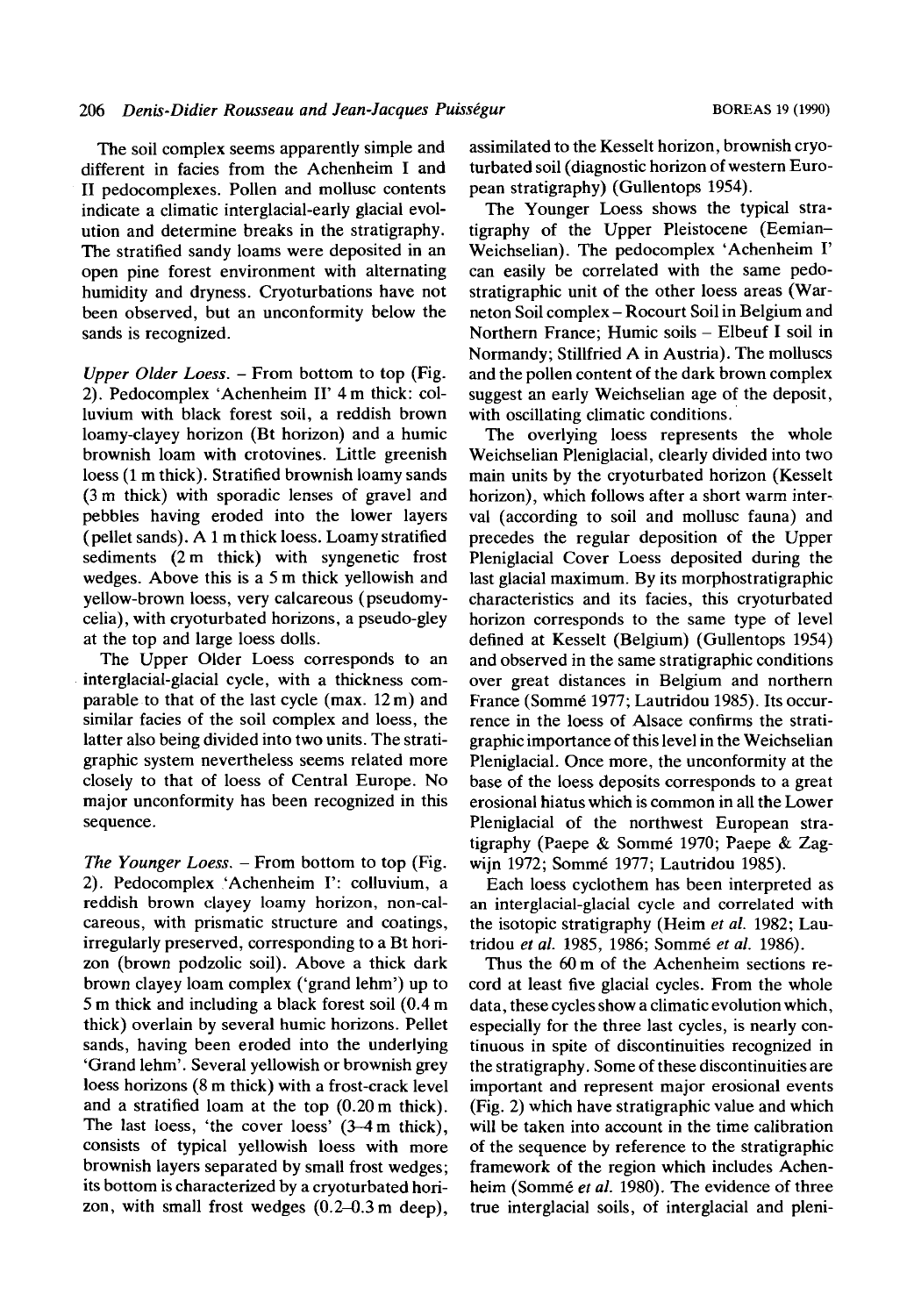glacial malacofaunas and of interglacial pollen, indicates that the cycles are possible to correlate with Kukla's glacial stages B, C, D, E and F (Lautridou *et al.* 1986; Chaline & Thevenin 1972).

# The mollusc profile

Sampling of sediments was done in the field for malacological and pollen investigations. While pollens are restricted to the pedocomplex soils, the terrestrial molluscs are present almost throughout the sequence and 197 of the 215 samples were fossiliferous. Today, molluscs provide good environmental information because they are closely connected to their biotope. Consequently variations in the fossil faunal assemblages can be correlated with Quaternary climatic oscillations. During interglacials, mollusc faunas contain a large percentage of forest and semi-forest species, whereas during pleniglacial stages assemblages comprise alpine-arctic and sometimes North Asiatic species.

The mollusc species used in the multivariate analyses are ecologically grouped in accordance with Lozek (1964) and Puisségur (1976).

G1 (forest species). *Acanthinula aculeata, Aegopinella* sp., *Aegopinella nitidula, Aegopinella pura, Aegopis verticillus,* forest *Clausilia, Cochlodina laminata, Ena montana, Helicodonta obvoluta, Monachoides* sp., *Orcula doliolum, Pagodulina pagodula, Trichia villosa, Vertigo pusilla.* 

G2 (semiforest species). *Aegopinella minor, Discus rotundatus, Eucobresia diaphana,* Great species *(Arianta arbustorum, Bradybaena fruticum* or *Cepaea* sp.), *Helix pomatia, Vitrea crystallina.* 

G3 (marshy forest species). *Clausilia pumila, Perforatella bidentata.* 

G4 (steppe species). *Cecilioides acicula, Candidula unifasciata, Chondrula tridens, Helicopsis striata, Pupilla sterri.* 

G5 (open ground environment). *Catinella arenaria, Columella columella, Pupilla loessica, P. muscorum, Vallonia costata, V. pulchella, Vallonia tenuilabris, Vertigo parcedentata, V. pygmaea.* 

G6 (xerophilous species). *Cochlicopa lubricella, Euomphalia strigella.* 

G7 (mesophilous species). *Abida secale, Clausilia dubia, Clausilia paruula, Cochlicopa lubrica,*  *Euconulus fuluus, Helicigona lapicida, Nesovitrea hammonis, Oxychilus* sp., *Punctum pygmaeum, Trichia hispida, Vertigo alpestris.* 

G7' (Limacidae s.l.). *Limax* sp.

G8 (hygrophilous species). *Carychium tridentatum, Succinea oblonga, Vertigo angustior, V. substriata.* 

G9 (palustral species). *Carychium minimum, Oxyloma sarsi, Pupilia alpicola, Succinea putris, Vallonia enniensis, V. antivertigo, V. genesii.* 

The richness and abundance of the malacological material makes possible a synthetic analysis based on multivariate analysis. Classical methods, like principal components, make it necessary to use the correlation matrix and analysed columns or rows. The method used here, correspondence analysis (Benzecri *et al.* 1973), proceeds differently. Each element (point) I is represented in a J dimension space by its coordinates on each J variable (kij; and  $\Sigma$ kij = ki), but is also allocated a weight (= ki/k,  $k = \sum k i$ ,  $\Sigma$ k = 1). For example, three assemblages yield the following counts for three species a, b, c:

assemblage 1:  $a = 2$ ,  $b = 4$ ,  $c = 8$ ,  $ki = 14$ , assemblage 2:  $a = 4$ ,  $b = 8$ ,  $c = 16$ ,  $ki = 28$ , assemblage 3:  $a = 3$ ,  $b = 10$ ,  $c = 0$ ,  $ki = 13$ ;  $k = 55$ .

The coordinates (kij) of each assemblage will be:  $2/14$ ,  $4/14$  and  $8/14$  for the first two and  $3/13$ ,  $10/13$  and 0 for the third. The weights will be  $14/55$ , 28/55 and 13/55. Since this procedure is available for both rows and columns, they yield superimposable factors (reference axes of the hyperspace) that allow the simultaneous plotting of both variables and individuals (rows). For the Achenheim data, the mollusc species are columns and mollusc associations belonging to one stratigraphical level are rows. To avoid too much deviation in the variability, the data are coded following an abundance class principle (Rousseau 1987). Apart from *Pupilla loessica,* which is extinct, all the fossil species have modern equivalents living in identical assemblages to those during the Pleistocene. The advantage of correspondence analysis is thus that the modern ecology and distribution of the mollusc species can be used to interpret the general variability of the data set and characterize each reference axis.

The first axis discriminates, according to the positive coordinates, species and associations characteristic of an open temperate woodland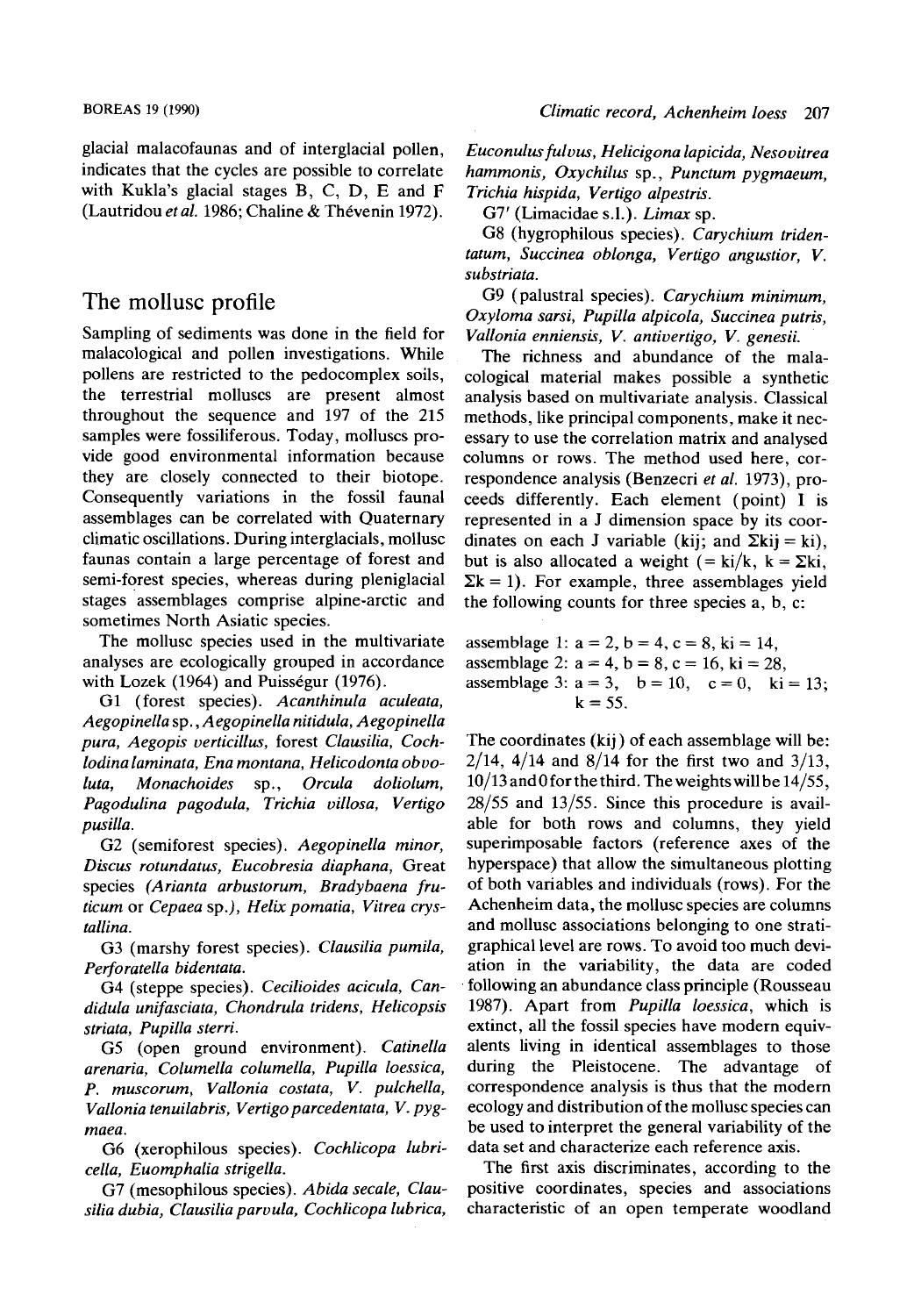(i.e. comparable to those presently occurring in Burgundy) and, on the negative side, species and associations characteristic of cold open ground environments such as tundra. In fact a thermal gradient, temperate to pleniglacial, parallel to this axis, is determined (Fig. 3). On the second axis, distribution of the species and the associations depends on a moisture gradient: damper, marshy (negative coordinates) to dry grassland (positive coordinates) (Fig. 3). Species and malacological associations are consequently distributed between four major poles according to their ecological requirements and to the ecological properties of their habitats (Rousseau 1987). The multivariate analysis allows us in this way to determine, with great precision and according to modern molluscan assemblages, the climatic oscillations. Once more, cluster analysis of molluscan faunas, which allows the testing of reworked material, confirmed that there were no cases of redeposition of the molluscs, as already observed in the quality of the shell preservation (Rousseau 1987).

Following this interpretation of the variability of the Achenheim set, palaeoclimatic curves can be drawn by plotting the loadings of each association, belonging to one stratigraphic level, onto the first two factors, interpreted as representatives of climatic parameters, following the principle indicated in Fig. **4.** The evolution of temperature as a function of depth in the sequence obtained by this method (Fig. 5) is in general agreement with results from for example palynological or pedological studies (Lautridou *et al.* 1986; Aitken *et al.* 1986). As the three last interglacial-glacial cycles are well preserved, these results allow a comparison between the continental and oceanic records. Of course some hiatuses occurring in the sequence are characterized by erosion levels and discontinuities which have morphoclimatic significance and these will be taken into account in the following interpretation.



*Fig.* 3. Correspondence analysis of the Achenheim malacofaunas. Plot of the species (columns) and of the malacological associations (rows), each one associated with one stratigraphic level, on the first factor plane (axes 1-2). From the ecological characteristics of the species and the composition of the associations, four poles are determined: temperate to cold (temperature gradient parallel to the first axis); dry to damp and marshy (moisture gradient parallel to the second axis). The temperate pole is characterized by forest species living in middle latitudes in western Europe, all the other taxa correspond to an open ground environment. Species are shown by triangles, associations by stars.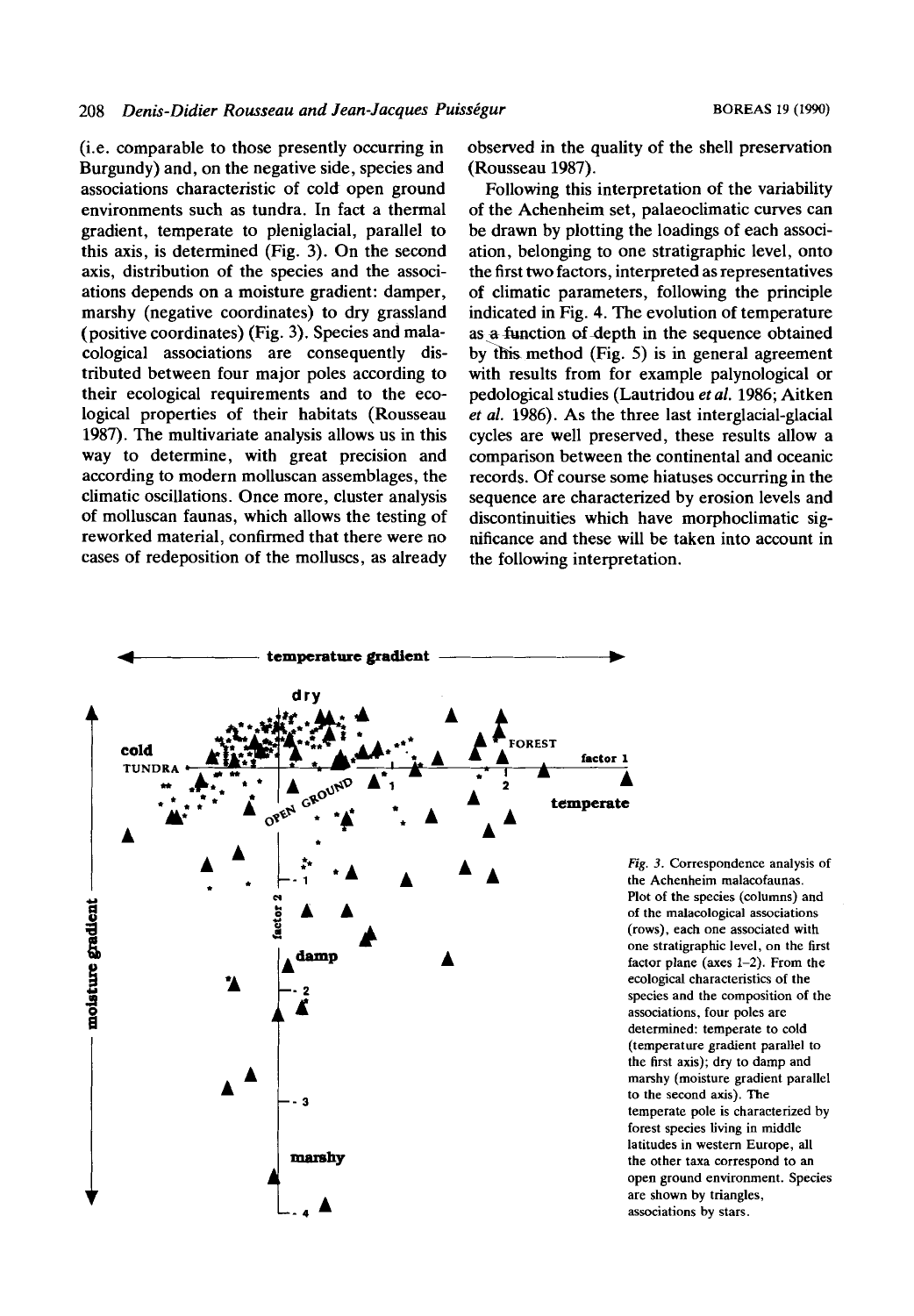

*Fig. 4.* Principle of drawing the climatic curves. (a) Eight associations in the hyperspace cloud with occurrence of the first two reference axes. Loadings plotting of each association **on** each **axis** (or factor) is shown by the dotted lines with an arrow. **(b)** Time series of the associations with regard to their loadings **on** the first two axes (or factors) after having placed each association in its stratigraphic position.

# Calibration of the last interglacialglacial cycles and the climatic records

Assuming a constant deposition rate for the last three interglacial-glacial cycles, in which all the most important climatic events determined in the marine chronology have been recognized, each stratigraphic unit has its thickness weighted by interpolation with the **SPECMAP** oxygen isotope average record (Imbrie *et al.* 1984). We calibrate our curve by taking into account the major discontinuities and the general significance of pedocomplexes in the bipartite subdivision of the

cycles. The adopted equation is the following:

$$
Tm = T1 + \frac{\sum_{i=1}^{m} ai(T2 - T1)}{\sum_{i=1}^{n} ai}
$$

where *ai* is the thickness of level *i, n* the total number of levels comprised between **two** reference time points *Tl* and *12, Tm* being the calibration of the level *m.* The last cycle could be considered a test for our procedure, because **14C**  and **TL** dates are available (Evin *et al.* 1980; Aitken *et* al. 1986; Buraczinski & Butrym 1987). The plots of malacofaunas on the first factor analysis (the temperature factor) are scaled for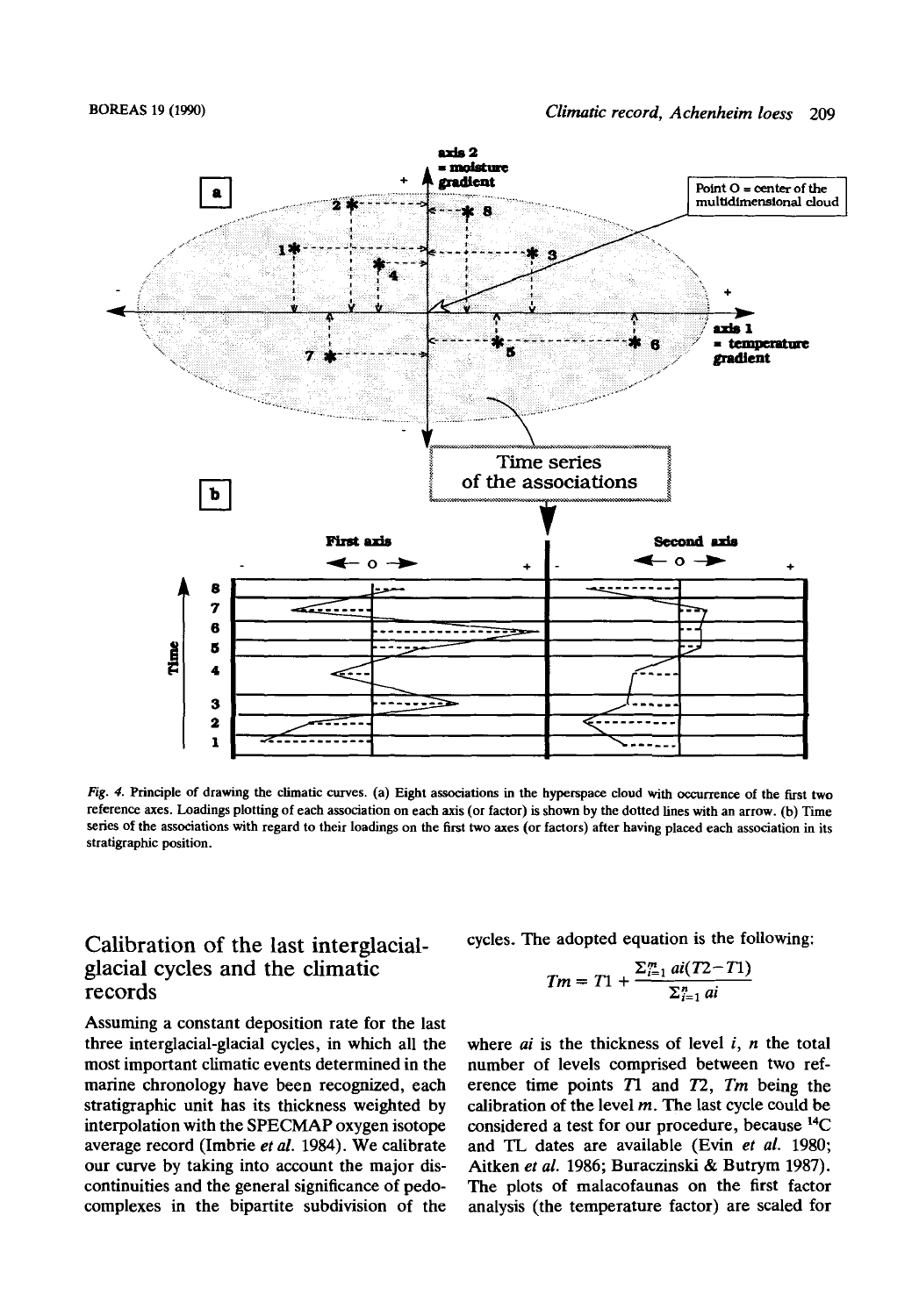

*Fig.* **5. Plot of the malacological association loadings on the first factor, interpreted as indicating climate (mainly temperature), against depth in the complete Achenheim sequence. Location of datings in the sequence.** 

the sake of comparison to have similar amplitudes as the  $\delta^{18}$ O variations. The major trends observed in the biological variations correspond strikingly with those determined in the isotopic record. But the lack of malacological data made the test of some calibrations difficult, notably for the last cycle. Nevertheless, the examination of other data (pollen, micromorphology, geomorphology, TL and **14C** datings) allows us to get around this problem.

The *last cycle* (Fig. 6). – The limits of stage 5 are defined in agreement with pedostratigraphy and the palynological data of the pedocomplex Achenheim I (Lautridou et al. 1986; Sommé et al. 1986). In the interglacial palaeosoil at the base, the Bt horizon without malacofauna is attributed to the Eemian (event 5.5) and the overlying black forest soil, also without malacofauna but with pollens, to the 5.3 event. The validity of this chronological allocation is attested by the Bt soil truncation due to a main erosional phase attributed to a cold event not recorded by any malacofauna. So the conventional 99,000 BP age is thus attributed by micromorphology to the black soil in order to allow the good calibration of the uppermost levels. The upper boundary of stage 5 is fixed at 71,000 **BP** in agreement with the **SPECMAP** data. The temperature variations are in agreement with the palynological data, which indicate a more steppe-like environment.

Stage **4** is not well preserved in the Achenheim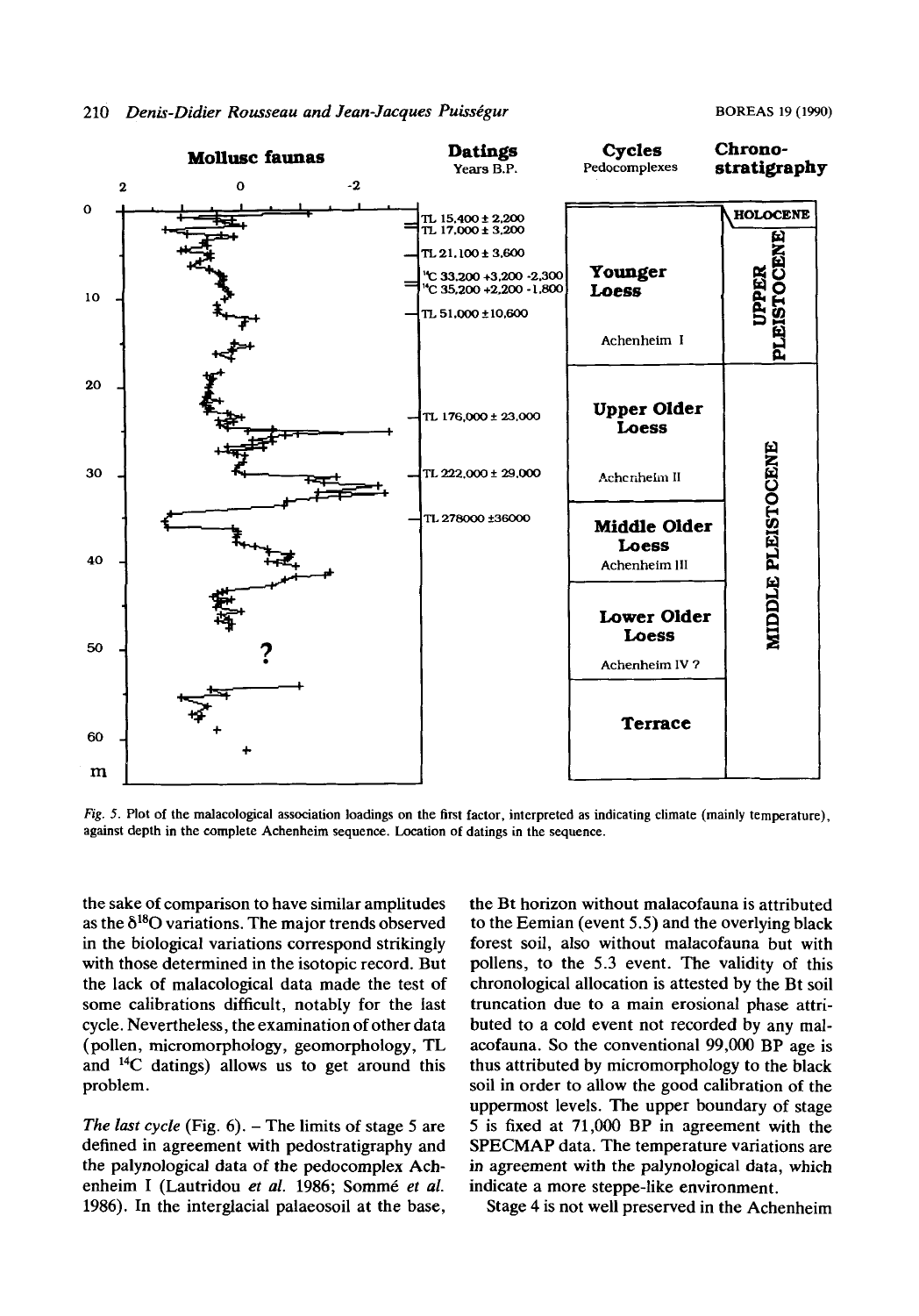#### **BOREAS** 19 (1990)



*Fig.* **6. Time series of molluscs from the Achenheim sequence. Variations in smoothed and stacked** 6'"O **(crosses) during the last**  three climatic cycles (0–339,000 BP) are from Imbrie *et al.* (1984). Plot of the variations in malacological associations (dark squares) **on the temperature factor (first factor of the multivariate analysis) against the proposed calibration of the levels (sedimentation rate/age) and the isotopic stratigraphy. The factor vaiues are scaled for the sake of comparison to have similar amplitudes as the 6IRO variations. Ach I, 11, 111 are pedocomplexes.** 

sequence. Six related stratigraphical levels are surrounded by two discontinuities, where the upper one has a main stratigraphical value. This important erosional level, corresponding to the Lower Pleniglacial as defined in Northwest Europe (Sommé *et al.* 1986; Zagwijn & Paepe 1968), is correlated to the 4.2 event at 65,000 BP. This date fixes the upper limit of our calibration. Two levels yielded malacofauna. Nevertheless, taking geomorphological and pedosedimentary information into account, they are interpreted as preceding the 4.2 event.

Stage 3 is well preserved and also surrounded by the major discontinuity previously mentioned at the base, and a level with large ice-wedges on the top. The conventional limits 24,000 BP and 59,000 BP are used. Stratified sediment observed at the base level yielded an age of  $51,000 \pm 10,600$ BP by TL (Aitken *et al.* 1986), which corresponds to the calibrated age. The evolution of temperature at this time was relatively monotonous and in agreement with variations determined for the oceanic isotopic curve. But a more pronounced cooling than indicated by the isotopic data is observed at the base of the Achenheim record.

The chronostratigraphic limits of stage 2 are defined following conventional values: 12,000 BP at the bottom of the top sequence soil and 24,000 BP for the level with great wedges which identifies this unit in the local stratigraphy. Dates provided by calibration are in agreement with those obtained by the **14C** and TL methods at the site. The position of the Kesselt level in our calibration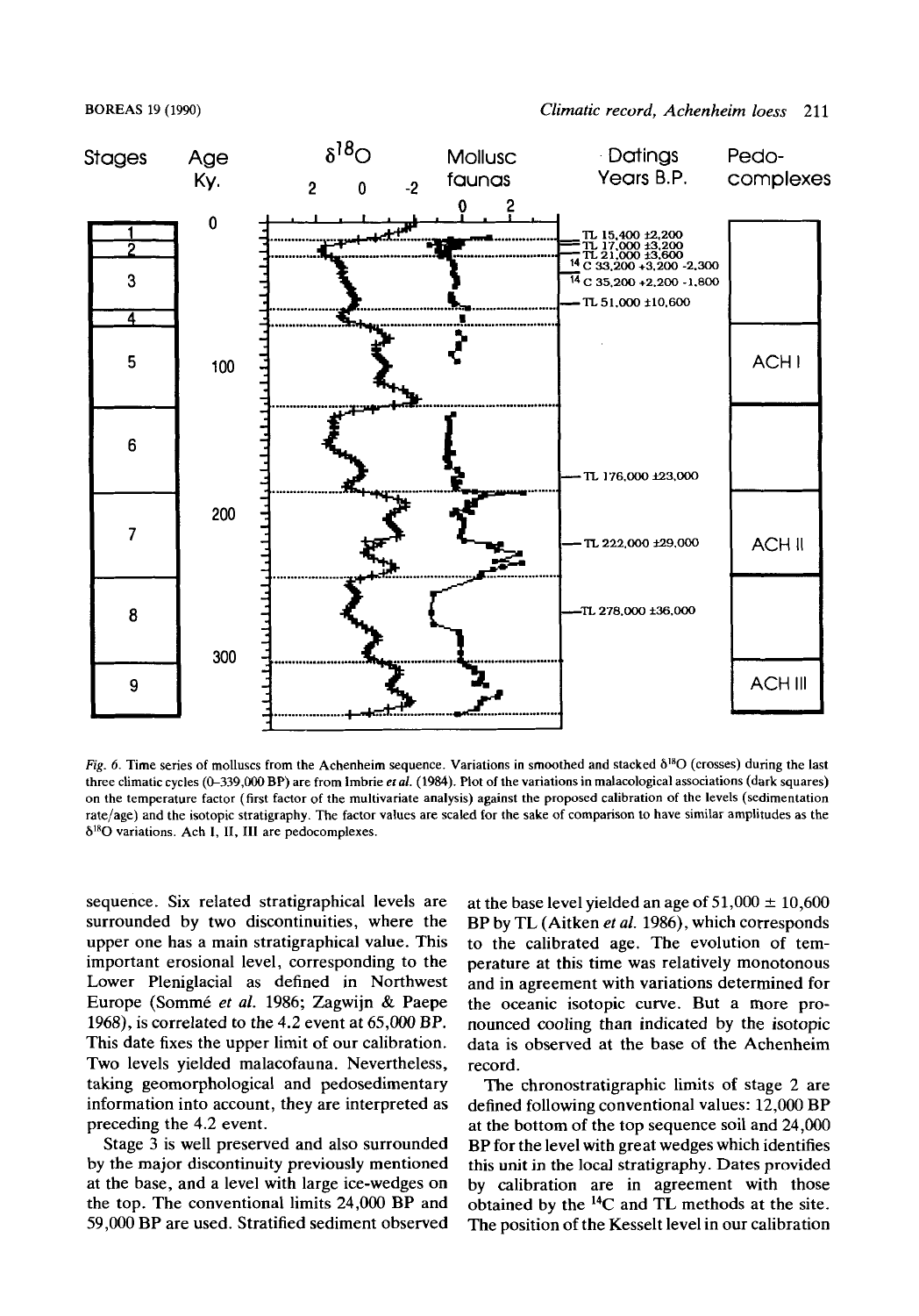is in agreement with the **TL,** datings obtained in Achenheim (Aitken *et al.* 1986) and is close to the new estimates proposed by Juvigne & Wintle (1988). The cold maximum falls near 15,000 BP, followed by a significant warming interrupted by a new cooling. These dates agree with those obtained from the Atlantic Ocean for the same period (Duplessy *et al.* 1981; Ruddiman & McIntyre **1981a;** Bard *et al.* 1987). The recorded temperature variations in the Achenheim sequence indicate the occurrence of an oscillatory system throughout stage 2, which has had a morphosedimentary effect in other loess sites too, in Belgium and Northwestern France (Sommé et al. 1986; Somm6 *et al.* 1980; Lautridou 1985). Such variations are also observed in for example **Vos**tok and Camp Century ice-cores (Lorius *et al.*  1985; Dansgaard *et al.* 1969) and in the Xifeng loess section (Kukla 1987). This record implies that the climatic oscillatory system of the Late Glacial was not initiated at the end of the Pleniglacial, but corresponds to the end of a general system characterizing stage 2 itself. The detailed record of the Upper Recent Loess appears as a particularly interesting model for the climatic evolution of this period.

In brief, the last cycle, as recorded in the calibrated Achenheim sequence, is in agreement with conventional SPECMAP and general palaeoclimatic data. Although erosional hiatuses of first stratigraphical order occur, the calibration of the ages as a function of their thickness is satisfactory and allows the application of this method also on the two underlying cycles, which probably yield a complete record of sedimentation.

*The penultimate cycle* (Fig. 6). – Stage 7 is recorded in the pedocomplex Achenheim **11,** with 245,000 BP fixed as the lower limit. The upper limit (186,000 BP) is located at the top of pellet sands (stratified sediment) overlying a loess. The variations in temperature as determined by the molluscs are similar to those recorded by  $\delta^{18}O$ , in spite of a small interval due to the occurrence of two soils. The first warming corresponds to a soil, cut at its top by a small erosional level, which is not taken into account in the calibration. In the same way the second warming is represented by a truncated Bt horizon (incomplete interglacial soil). The loess in the pedocomplex Achenheim **I1** is interpreted as a marker (diagnostic horizon of the central European loess stratigraphy) and indicates the first significant cooling in this part of the sequence. The overlying stratified sediment indicates a warming trend which is inscribed in the logic of the curve, but the magnitude of this event is probably overestimated, as seen by comparison with the isotopic curve. However, that the malacological association indicates a clear warming is attested by the occurrence of taxa like *Discus rotundatus, Helicodonta obuoluta, Arianta arbustorurn.* The location of this mollusc assemblage on the first factor which is interpreted as a temperature factor indicates a similarity of this component with typical temperate associations.

Stage 6 begins with the typical loess deposits, which correspond to a great cooling period during which we observe again, more softened, the oscillatory system determined in stage 2. The small event observed in the oxygen curve, corresponding to a cool period, is also recognized in the mollusc curve. A TL dating is in agreement with the proposed calibration (Buraczinski & Butrym 1987).

*The antepenultimate cycle* (Fig.  $6$ ).  $-$  Stage 9 is recorded in the pedocomplex Achenheim **I11** and 339,000 BP is fixed for the lower limit. According to the pedostratigraphy, the upper limit (303,000) is located at the basis of a brown loam overlying a main stratigraphical discontinuity. Two different warmings are separated by a slight cooling. The interval between the two records is explained, as previously, by the occurrence of a discontinuity, represented by the truncation of a soil which was not taken into account in the calibration.

The loam at the beginning of stage 8 represents the first significant cooling of the sequence. It is overlain by a stratified sediment which records a slight warming, significantly less marked than in the isotopic curve. On top of this follows the cooling characterized by a loess with a typical *Pupilla* fauna (Evin *et al.* 1980; Rousseau 1986). The large interval between the samples here does not allow as precise a comparison of the different events with the isotopic curve as previously.

### **Discussion**

Globally seen, the variations recorded by the terrestrial molluscs and the age interpolations are in agreement with **TL** and **I4C** datings and with the astronomical calibrations of the  $\delta^{18}O$  record. The three sequences indicate a clear cyclic evolution in the mollusc record as well as in the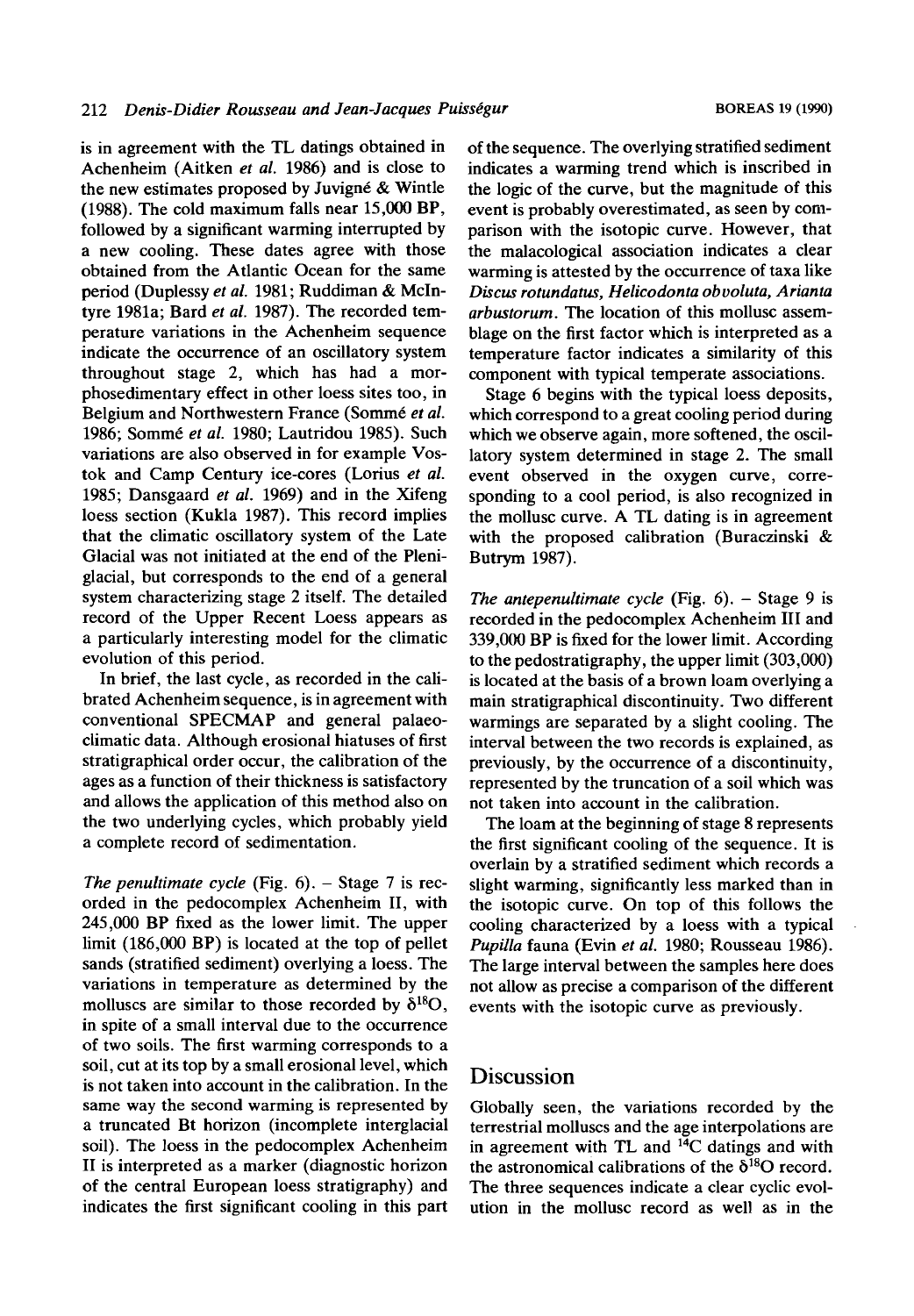morphosedimentary context. Each cycle can be split as follows: at the base a pedocomplex yielding a varying number of temperate maxima, a thin loess corresponding to the first significant cooling of the cycle, which generates strong erosion indicated by the deposition during a short period of stratified sediments ('interglacial stage'). On top the beginning of the generalized cooling is indicated by the deposition of the terminal ('glacial stage') loess. This succession is cyclic, as shown by the relative importance of

each phase within the cycle. Their duration is proportionally constant through the different cycles. The position of the stratified sediments (pellet sands) in each cycle history is constant and attests the validity of our calibration.

But the malacofauna can also give other climatic information. Using the plotted values on the second factor of the multivariate analysis we can propose variations in moisture during these three last cycles, as recorded in the Achenheim sequence (Fig. 7).



*Fig.* **7. Variations in estimated moisture, as expressed by the second factor, against variations in estimated temperature, as expressed by the first factor, during the last 339,000 yrs BP. The values have the same scale as in Figs. 3 and 6, although the value 2 was added to the temperature values to facilitate comparison with the moisture curve.**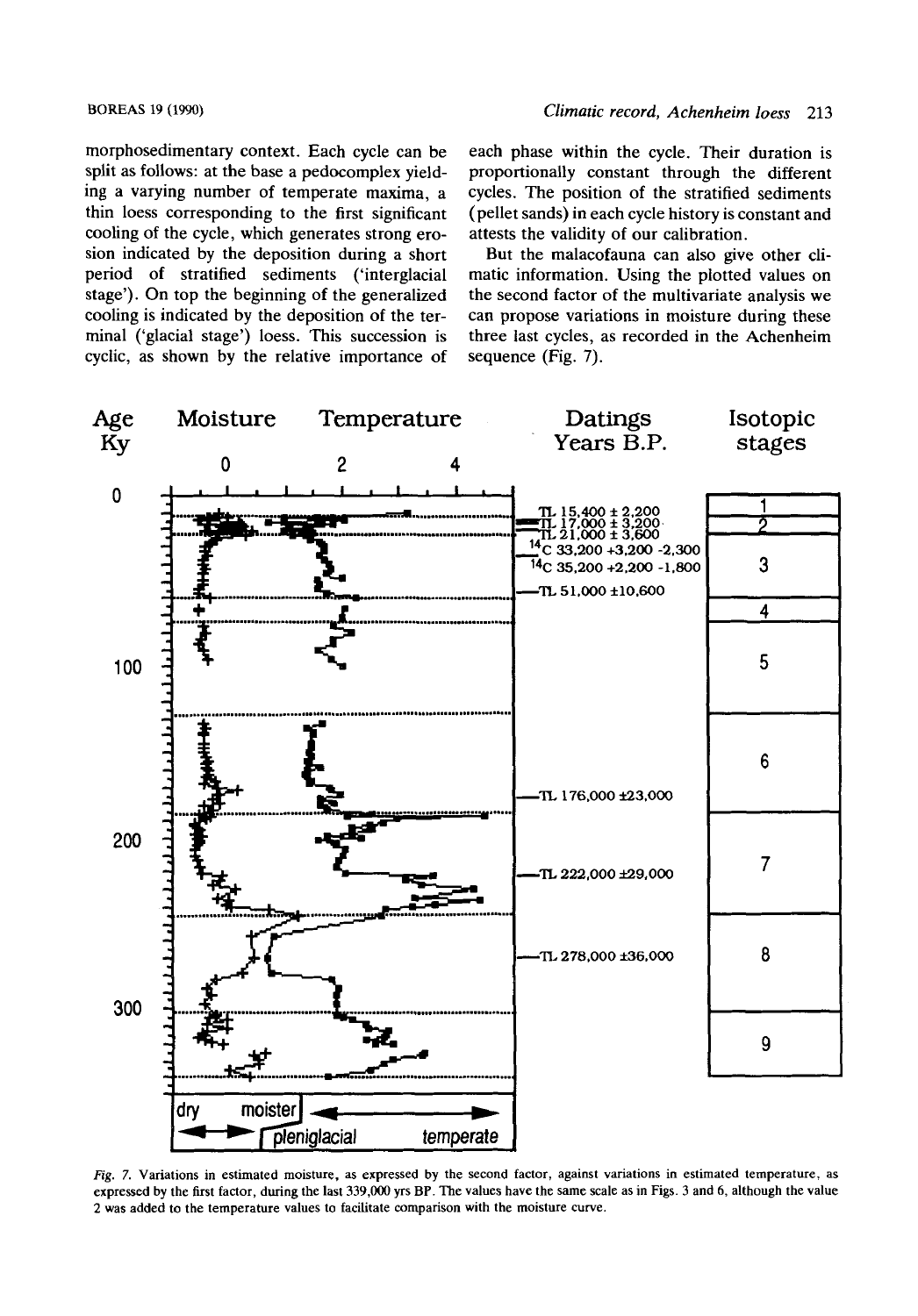Parallel projections of the temperature and moisture curves allow us to conclude that during the last three cycles, their evolutions were not homologous. Estimation of the moisture indicates that the Achenheim sequence was generally deposited under dry soil surface conditions.

In stage 9 a warm peak corresponds to an increase in moisture, but as temperature decreases conditions became dry. Strikingly, the cold maximum of stage *8* coincided with moister conditions, with a maximum during the transitional phase between the cold peak and the warmest part of stage 7. Thereafter the evolutions of temperature and moisture are parallel. The cold maximum of stage 6 coincided with dry conditions (Fig. 7). Unfortunately interglacial event 5.5 is not preserved in the Achenheim mollusc record. But up to the maximum cold stage 2 the environmental conditions were dry, stage 2 revealing alternating dry and moister environments in close connection with the fluctuations in temperature (Fig. 7). These results imply two main fundamental developments. First, continental conditions during the last cycle, mainly during the pleniglacial stages, cannot be generalized to all the previous climatic cycles and need to be further tested by GCM. Second, the generally assumed cold and dry continent during the pleniglacial stages, as recently suggested by Ruddiman & Mclntyre (1981h), has to be moderated with regard to the location of the studied sites and with respect to the maximum ice sheet advances which generated changes in the atmospheric circulation.

'The important point to determine is the magnitude and general climatic significance of the mollusc fauna variations. First, references are provided by present climatic data. For example, the malacofauna significant of the cold maxima in stage 2 is a *Colurnella colurnella* fauna and *C. columella* is considered as a moisture loving species. At the present time such an association can be observed in the Scandinavian mountain tundras, e.g. at Abisko **(68"21'N,** 18"40'E) close to lake Torneträsk in Sweden. Here the average annual temperature at low altitudes is  $-1$ <sup>o</sup>C and the annual precipitation 300 mm, with a maximum in summer (40mm in July). The reference to present conditions allows us to relativize the moisture variations observed in the Achenheim record. Apart from the interglacial periods, most of the hygrometric oscillations indicate dry conditions with great deficits in the summer precipitation regime, as observed by Woillard in La Grande Pile (Woillard 1978), B. Van Vliet Lanoe by micromorphology in Weichselian sections (van Vliet-Lanoé 1988), and Guiot with transfer function applied to the La Grande Pile and Les Echets sections (Guiot *et* al. 1989). Nevertheless, the increasing moisture determined during the last glacial maximum, isotopic stage 2, is in agreement with the simulation results of Joussaume (1989) using the LMD 3 D model. For this period she observed that in Europe her moisture estimates indicated increased values which do not agree with the palaeo-data. She recognized increasing moisture in winter and in summer for western Europe while palaeo-data (especially results from transfer functions applied to pollen assemblages) and other simulation models indicate a drying trend. The precise interpretation of the mollusc assemblages, indicating important variations by the loss of indicator species, suggest major climatic changes which up to now have not been recognized (Rousseau 1986). The fact that the Achenheim record shows the same trends while having been obtained in a way other than via circulation models implies that this locality is really a first-rate site for palaeoclimatic and biostratigraphic studies in Europe.

From the evidence of the temperature and moisture curves, the Achenheim record shows an oscillating system during stage 2 similar to the record found during the Late Glacial and which can also be observed in the previous cycles (Fig. 7). This is of fundamental interest because it was also found in the ice cores, with more details (e.g. Camp Century; Dansgaard *el* al. 1969). This means, first, that cold maxima are never simple phenomena, as described in smooth curves; second, that the oscillatory variations during the Late Glacial are not typical of this period alone, but belong to the general 'system' which begins with the cold maxima. Such variations can also contribute to explaining the disagreements which are often observed in the literature concerning the recognition and dating of short-lived but important events like Younger Dryas, which are inscribed in a general oscillatory system, but not necessarily globally well preserved, and consequently invite different interpretations.

## **Conclusions**

Information obtained from Achenheim gives us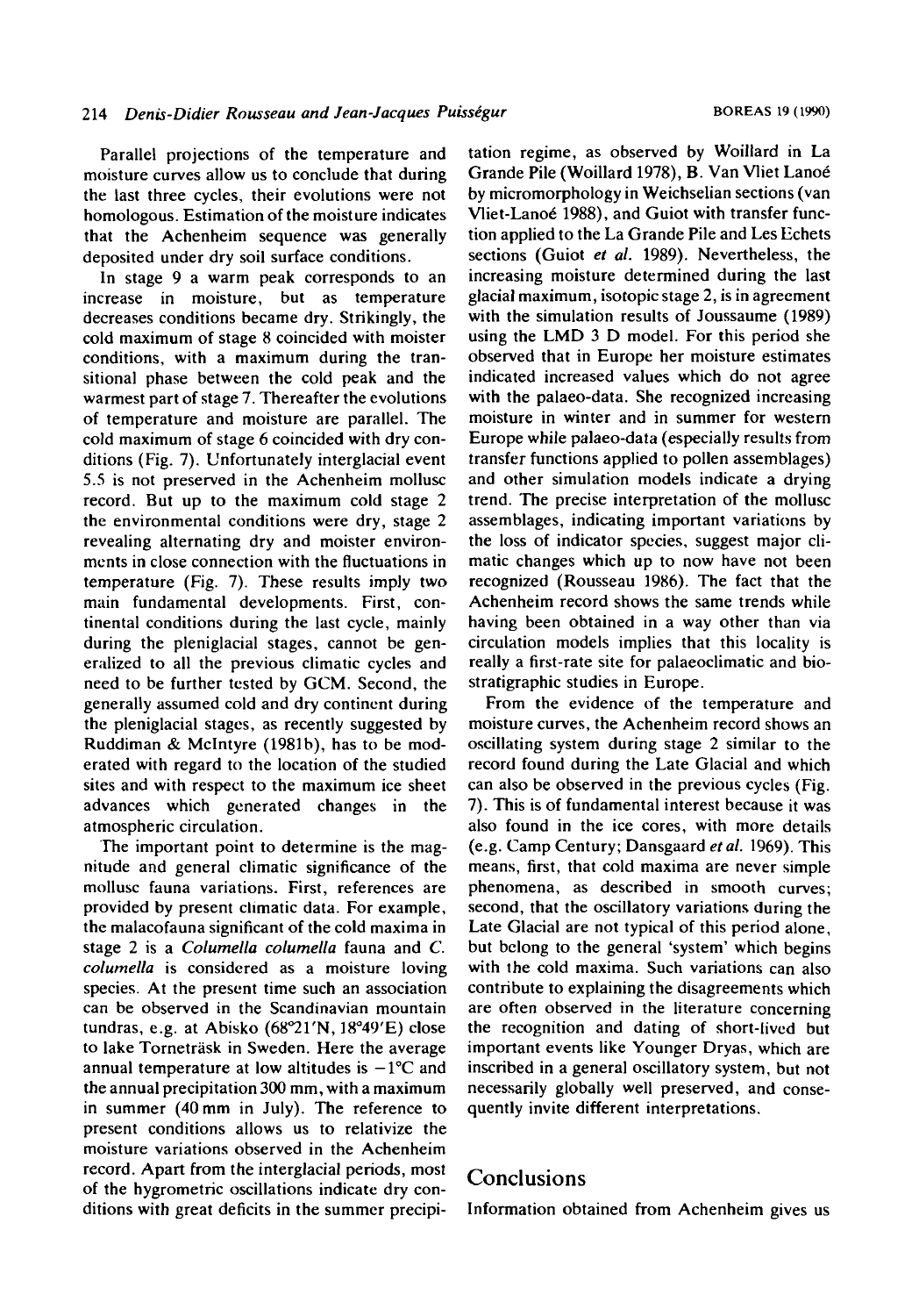the first mollusc-based unambiguous description of climatic variations from a continental section covering the last three climatic cycles.

Well preserved, they have been time-scaled by interpolation with the **SPECMAP** isotopic stage limits. Evaluation of the ages is in agreement with the radiometric ages (applied only to the last cycle) and TL. They allow the comparison between climatic information derived from the mollusc faunas with the **SPECMAP** oxygen isotope record tuned to an astronomic chronology. All the major climatic events are recorded in both the isotopic and mollusc temperature estimate curves, with generally more precise data for the cold maxima during stage **2.** The climatic oscillatory system determined in stage 2, which announces the Late Glacial variations, seems to be indicated also in the older excursions of the isotopic oceanic curve.

The comparison between the estimated temperature and moisture shows that these two parameters have not evolved in the same way. If interglacial periods appear to be generally reletively moist, pleniglacial periods provide differences in amplitudes: stages 2 and 8 indicate moister conditions than stage 6.

Under these conditions, the mollusc associations in Achenheim offer **us** the possibility of measuring climatic parameters and their variations in time as parallel to the  $\delta^{18}O$  variations. Although the primary interest is to reconstruct the local palaeoenvironments, these parameters also provide more general climate-history information. So it is hoped that, in a second step, the transfer functions which are in progress will greatly extend climatic information on continental conditions.

*Acknowledgements.* -We thank Drs J. C. Duplessy, J. Jouzel, G. Kukla, L. D. Labeyrie, V. Lozek and J. Chaline for their suggestions and criticism. Special thanks to Drs **J.** P. Lautridou and J. Sommé for the field investigation and numerous talks concerning this study. The work was supported by CNRS (RCP 539), Direction des Antiquités préhistoriques d'Alsace, PNEDC (Programme National d'Etudes de la Dynamique du Climat, Thème Paléoclimatologie).

### References

Aitken, M. J., Huxtable, J. & Debenham, N. C. 1986: Thermoluminescence dating in the Paleolithic burned flint, stalagmitic calcite and sediment. *In* Tuffreau, A. & Somm6, J. (eds): Chronostratigraphie et faciès culturels du Paléolithique *inférieur et moyen dans l'Europe du Nord-Ouest, Suppl. Bul*letin *de l'Association française d'Etude du Quaternaire 26, 7-***14.** 

- Bard, E., Arnold, M., Maurice, P., Duprat, J., Moyes, J. & Duplessy, J. CI. 1987: Retreat velocity *of* the North Atlantic polar front during the last deglaciation determined by I4C accelerator mass spectrometry. *Nature 328,* 791-794.
- Beaulieu, J. L. de & Reille, M. 1984: A long Upper Pleistocene<br>pollen record from Les Echets, near Lyon, France. *Boreas 13,* 111-132.
- Benzecri, **J.** P. *et al.* 1973: *L'analyse des donntes. I1 L'analyse des correspondances.* 424 pp., Dunod, Paris.
- Buraczynski, **J.** & Butrym, **J.** 1987: Thermoluminesceneeof the loess in the southern rhinegraben. In Pecsi, M. (ed.): *Loess and Environment. Catena Suppl.* 9, 81-94.
- Chaline, J. & Thévenin, A. 1972: Deux terriers de spermophiles dans les sables rouges vosgiens d'Achenheim et ]'age des industries sous-jacentes **sur** galets brises du Bas-Rhin. *Revue archtologique ESI Centre-Est 12,* 205-216.
- Dansgaard, W., Clausen, H. B., Gundestrup, N., Hammer, C. **U.,** Johnsen, S. **J.,** Kristinsdottir, P. M. & Reech, N. 1982: A new Greenland deep ice core. *Science 218*, 1273-1277.
- Dansgaard, W., Johnsen, S. J., **Moller,** J. & Langway, C. C. 1969: One thousand centuries of climatic record from Camp Century on the Greenland ice sheet. *Science 166,* 377-381.
- Duplessy, **J.** CI., Delibrias, G., Turon, **J.** L., Pujol, C. & Duprat, **J.** 1981: Deglacial warming of the northeastern Atlantic Ocean: correlation with the paleoclimatic evolution of the European continent. *Palaeogeography, Palaeoclimatology* , *Palaeoecology 35,* 12 1-144.
- Emiliani, C. 1966: Isotopic paleotemperatures. *Science 154,*  851-857.
- Evin, J., Marechal, I., Pachiaudi, C. & Puisstgur, **J.** J. 1980: Conditions involved in dating terrestrial shells. *Radiocarbon*  22,575-555.
- Guiot, J., Pons, A,, Beaulieu, **J.** L. de & Reille, M. 1989: A **140,OOO** year climatic reconstruction from two European pollen records. *Nature* 338, 309-313.
- Gullentops, F. 1954: Contributions à la chronologie du Pléistocène et des formes du relief en Belgique. Mémoire de *I'lnstitut gdologique de I'Unioersrtd de Louuain 18,* 125-252.
- Hammen van der, T., Wimjstra, T. A. & Zagwijn, **W.** H. 1972: The floral record of the Late Cenozoic of Europe. *In*  Turekian, K. K. (ed.): The Late Cenozoic Glacial Ages, 391-424. Yale Univ. Press, New Haven.
- Heim, J., Lautridou, J. P., Maucorps, J., Puisségur, J. J., Rousseau, D. D., Sommé, J., Thévenin, A. & Vliet-Lanoé, B. van 1984: Achenheim, loess et formations fluviatiles quaternaires d'Alsace. Special guidebook Inqua Sub-commission on European Quaternary Stratigraphy, **90** pp., Laboratoire de Géomorphologie et D'étude du Quaternaire, Université Lille **1.**
- Heim, J., Lautridou, J. P., Maucorps, J., Puisségur, J. J., Sommé, J. & Thévenin, A. 1982: Achenheim: une séquence type des loess du Pléistocene moyen et supérieur. *Bulletin de I'Association franfaise dEtude du Quaternaire 10-11,* 147- 159.
- Imbrie, **J.,** Hays, **J.** D., Martinson, D. G., McIntyre, A., Mix, A. C., Morley, **J. J.,** Pisias, N. G., Prell, **W.** L. & Shackleton, N. J. 1984: The orbital theory of Pleistocene climate: support from a revised chronology of the marine  $\delta^{18}O$  record, *In* Berger, A., Imbrie, J., Hays, J., Kukla, G. & Saltzman, B. (eds.): *Milankooirch and Climate I,* 269-305, Reidel, **Dor**drecht.